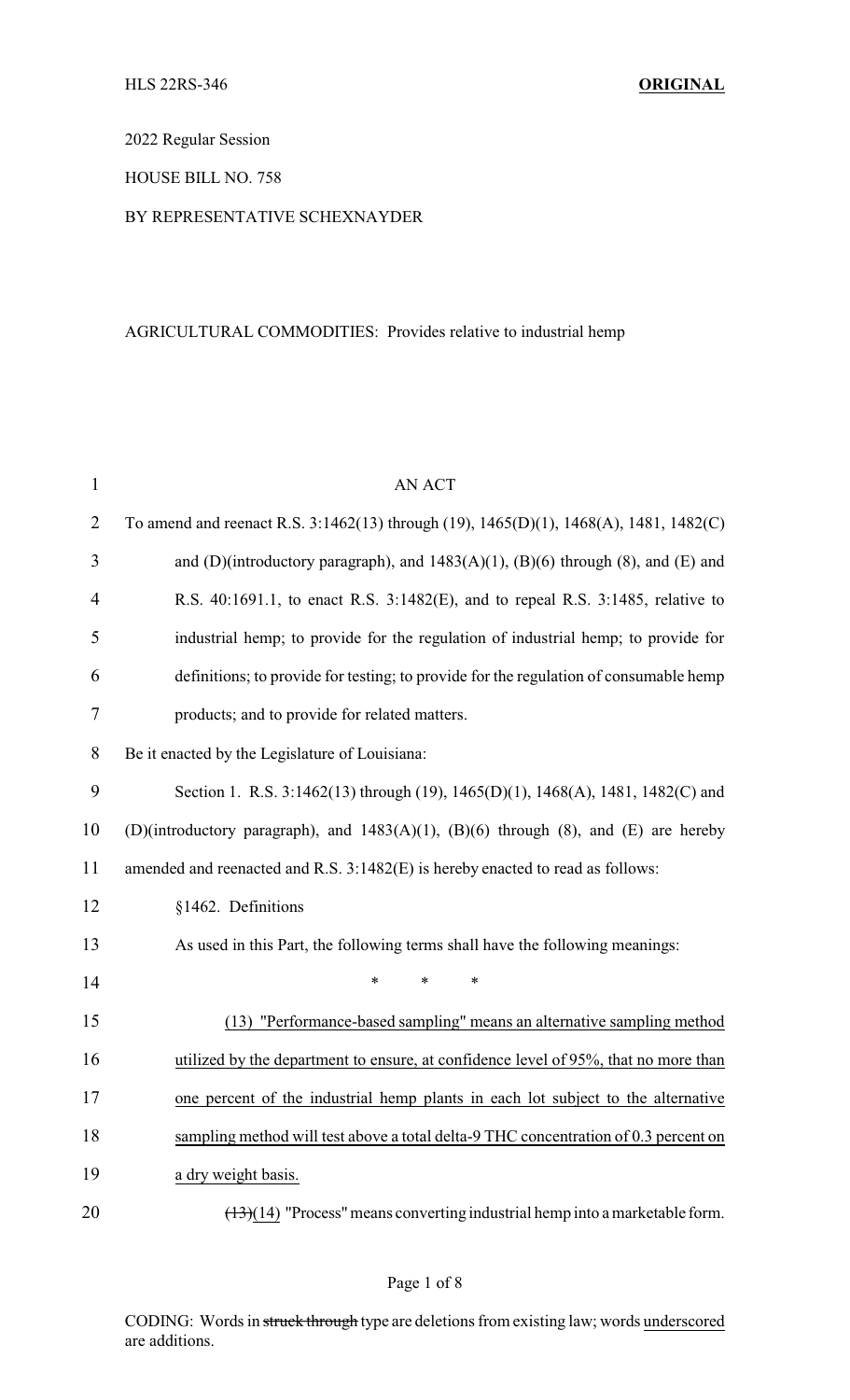| $\mathbf{1}$   | $(\frac{14}{15})(a)$ "Processor" means any individual, partnership, corporation,                  |
|----------------|---------------------------------------------------------------------------------------------------|
| $\overline{2}$ | cooperative association, or other business entity that receives industrial hemp for               |
| 3              | processing into commodities or products.                                                          |
| $\overline{4}$ | (b) "Processor" shall not include a consumable hemp processor as defined                          |
| 5              | in R.S. 3:1481.                                                                                   |
| 6              | $(15)(16)$ "Seed producer" means a person licensed by the department to                           |
| 7              | obtain, produce, transport, and sell industrial hemp seed in the state.                           |
| 8              | $\left(\frac{16}{17}\right)$ "State plan" means a plan required for approval by the United States |
| 9              | Secretary of Agriculture to monitor and regulate the production of industrial hemp.               |
| 10             | "THC" means a combination of tetrahydrocannabinol and<br>$\left(\frac{17}{2}\right)$ (18)         |
| 11             | tetrahydrocannabinolic acid.                                                                      |
| 12             | $\frac{18(19)}{18(19)}$ "Transport" or "transporting" means the movement of industrial            |
| 13             | hemp from the premises of a licensee to the premises of another licensee or from the              |
| 14             | premises of a licensee to the premises of a permit holder pursuant to R.S. 3:1483 by              |
| 15             | means of a vehicle.                                                                               |
| 16             | $\ast$<br>∗<br>∗                                                                                  |
| 17             | §1465. Licensure                                                                                  |
| 18             | $\ast$<br>∗<br>*                                                                                  |
| 19             | $D(1)$ Upon application for initial licensure or annual license renewal and                       |
| 20             | every three years thereafter, each applicant shall be required to submit to a criminal            |
| 21             | background check pursuant to the provisions of this Subsection. For purposes of this              |
| 22             | Subsection, "applicant" shall mean an applicant or designated responsible party as                |
| 23             | defined in R.S. $3:1462$ .                                                                        |
| 24             | $\ast$<br>∗<br>∗                                                                                  |
| 25             | §1468. Testing; inspections                                                                       |
| 26             | A.(1) The department shall collect samples to test all industrial hemp crops,                     |
| 27             | except those crops produced by licensees approved by the department for                           |
| 28             | performance-based sampling, prior to harvest to ensure the THC concentration does                 |
| 29             | not exceed a total delta-9 THC concentration of 0.3 percent on a dry weight basis.                |

# Page 2 of 8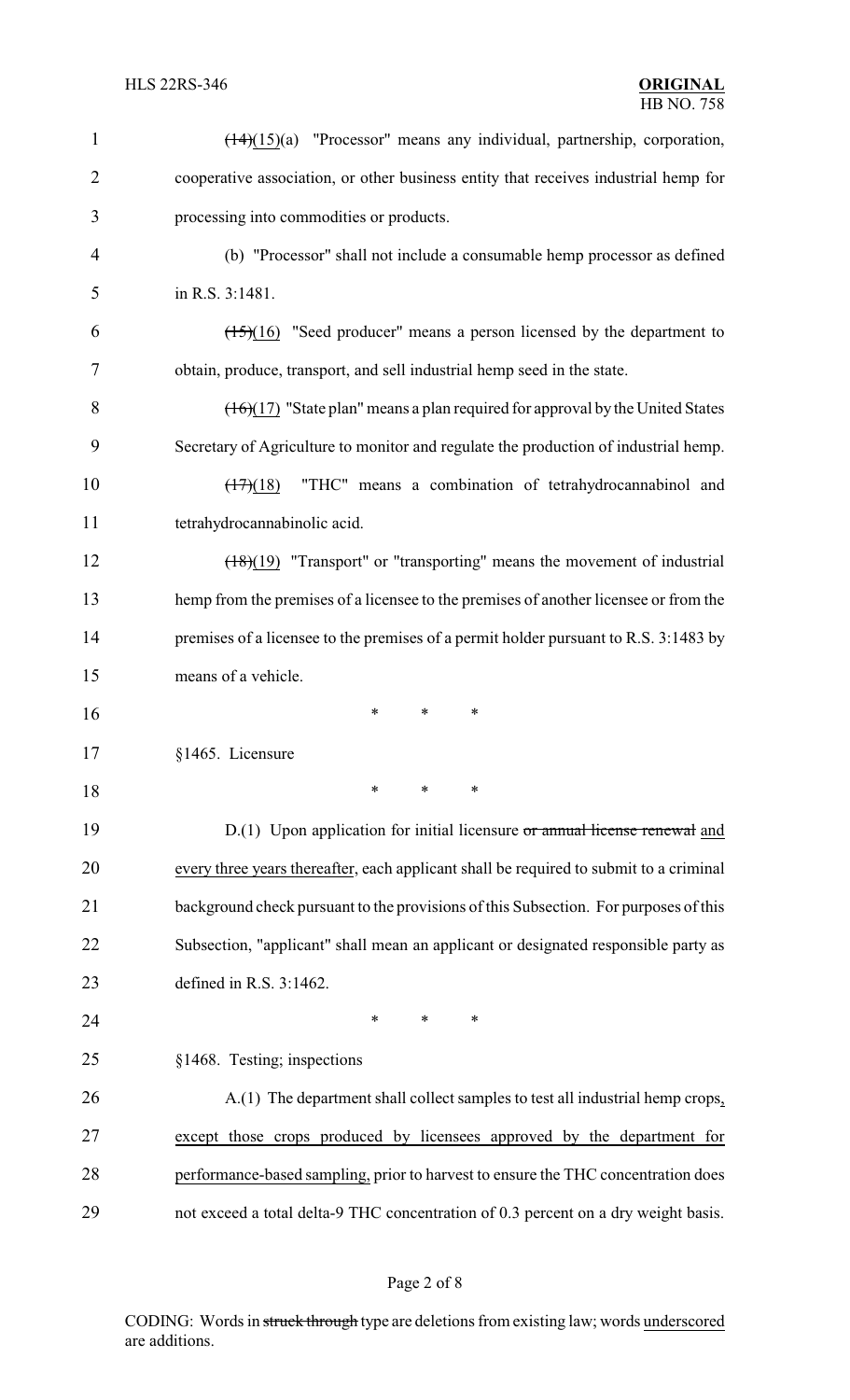| $\mathbf{1}$   | The grower shall harvest his approved industrial hemp plants not more than thirty    |
|----------------|--------------------------------------------------------------------------------------|
| $\overline{2}$ | days following the date of sample collection by the department, unless specifically  |
| 3              | authorized in writing by the department.                                             |
| 4              | The department shall ensure that one or more of the following factors<br>(2)         |
| 5              | exist when determining if a licensee is eligible for performance-based sampling:     |
| 6              | The variety or strain is recognized as AOSCA Certified Seed or has<br>(a)            |
| 7              | consistently demonstrated to result in compliant hemp plants pursuant to the         |
| 8              | sampling and testing process of the department.                                      |
| 9              | (b) The hemp is produced for grain or fiber and no leaf or floral material will      |
| 10             | be harvested.                                                                        |
| 11             | The producer is conducting industrial hemp research.<br>(c)                          |
| 12             | (d) The producer has consistently produced compliant industrial hemp plants          |
| 13             | over an extended period of time.                                                     |
| 14             | (e) The producer is growing immature industrial hemp plants produced from            |
| 15             | industrial hemp seed of known compliant varieties and the plants will be harvested   |
| 16             | prior to flowering.                                                                  |
| 17             | The department may enter into contracts, cooperative endeavor<br>(2)(3)              |
| 18             | agreements, memoranda of understanding, or other agreements with any public          |
| 19             | postsecondary education institution for the testing of THC levels in industrial hemp |
| 20             | crops or industrial hemp products deemed necessary by the commissioner.              |
| 21             | $\ast$<br>*<br>*                                                                     |
| 22             | PART VI. CONSUMABLE HEMP PRODUCTS                                                    |
| 23             | §1481. Definitions                                                                   |
| 24             | As used in this Part:                                                                |
| 25             | "Artificially-derived cannabinoid" means a chemical substance that is                |
| 26             | created by a chemical reaction that changes the molecular structure of any chemical  |
| 27             | substance derived from the plant Cannabis sativa L.                                  |
| 28             | (b) "Artificially-derived cannabinoid" shall not include:                            |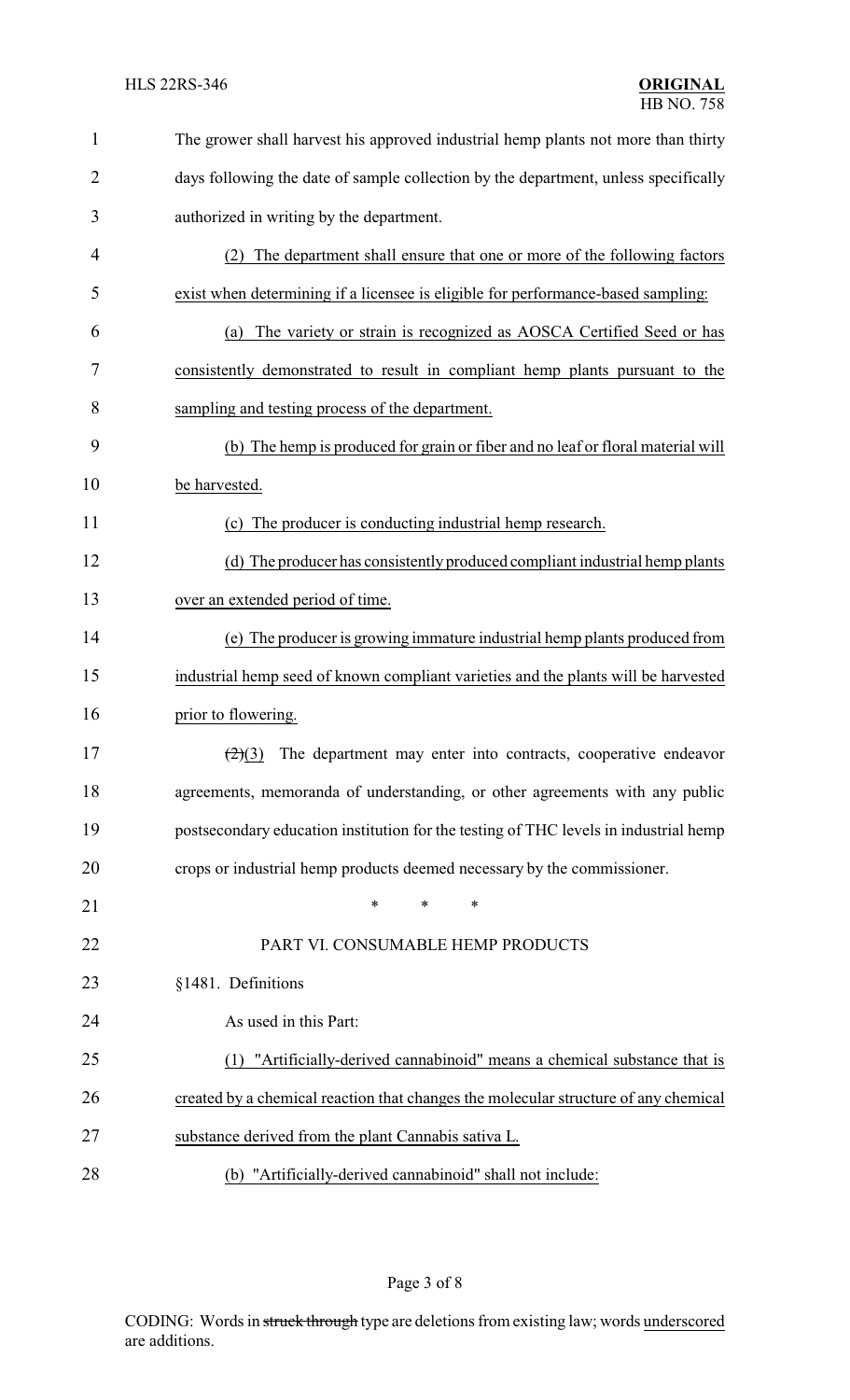| $\mathbf{1}$   | (i) A naturally occurring chemical substance that is separated from the plant                 |
|----------------|-----------------------------------------------------------------------------------------------|
| $\overline{2}$ | Cannabis sativa L. by a chemical or mechanical extraction process.                            |
| 3              | Cannabinoids that are produced by decarboxylation from a naturally<br>(ii)                    |
| 4              | occurring cannabinoid acid without the use of a chemical catalyst.                            |
| 5              | $\left(\frac{H}{2}\right)$ "Commissioner" means the commissioner of the office of alcohol and |
| 6              | tobacco control.                                                                              |
| 7              | $\left(\frac{2}{3}\right)$ "Consumable hemp processor" means any individual, partnership,     |
| 8              | corporation, cooperative association, or other business entity that receives industrial       |
| 9              | hemp for the manufacturing or processing of a consumable hemp product.                        |
| 10             | $\left(\frac{3}{2}\right)(4)$ "Consumable hemp product" means any product derived from        |
| 11             | industrial hemp that contains any cannabinoid, including cannabidiol, and is intended         |
| 12             | for consumption or topical use.                                                               |
| 13             | (b) "Consumable hemp product" shall include commercial feed, pet products,                    |
| 14             | and hemp floral material.                                                                     |
| 15             | $(4)(5)$ "Department" means the Louisiana Department of Health.                               |
| 16             | $\left(\frac{5}{6}\right)$ "Industrial hemp" or "hemp" means the plant Cannabis sativa L. and |
| 17             | any part of that plant, including the seeds thereof and all derivatives, extracts,            |
| 18             | cannabinoids, isomers, acids, salts, and salts of isomers, whether growing or not,            |
| 19             | with a total delta-9 THC concentration of not more than 0.3 percent on a dry weight           |
| 20             | basis.                                                                                        |
| 21             | "Package" means a container or wrapping in which any consumer                                 |
| 22             | commodity is enclosed for the purpose of delivery or display of that commodity to             |
| 23             | retail purchasers and contains one or more servings.                                          |
| 24             | $(6)(8)$ "Remote retailer" means a person or entity who offers any consumable                 |
| 25             | hemp product for sale at retail, or for any transaction of products in lieu of a sale,        |
| 26             | through a digital application, catalog, or the internet, that can be purchased and            |
| 27             | delivered directly to a consumer in Louisiana.                                                |
| 28             | "Retailer" means a person or entity who offers any consumable hemp<br>(9)                     |
| 29             | product for sale at retail.                                                                   |

Page 4 of 8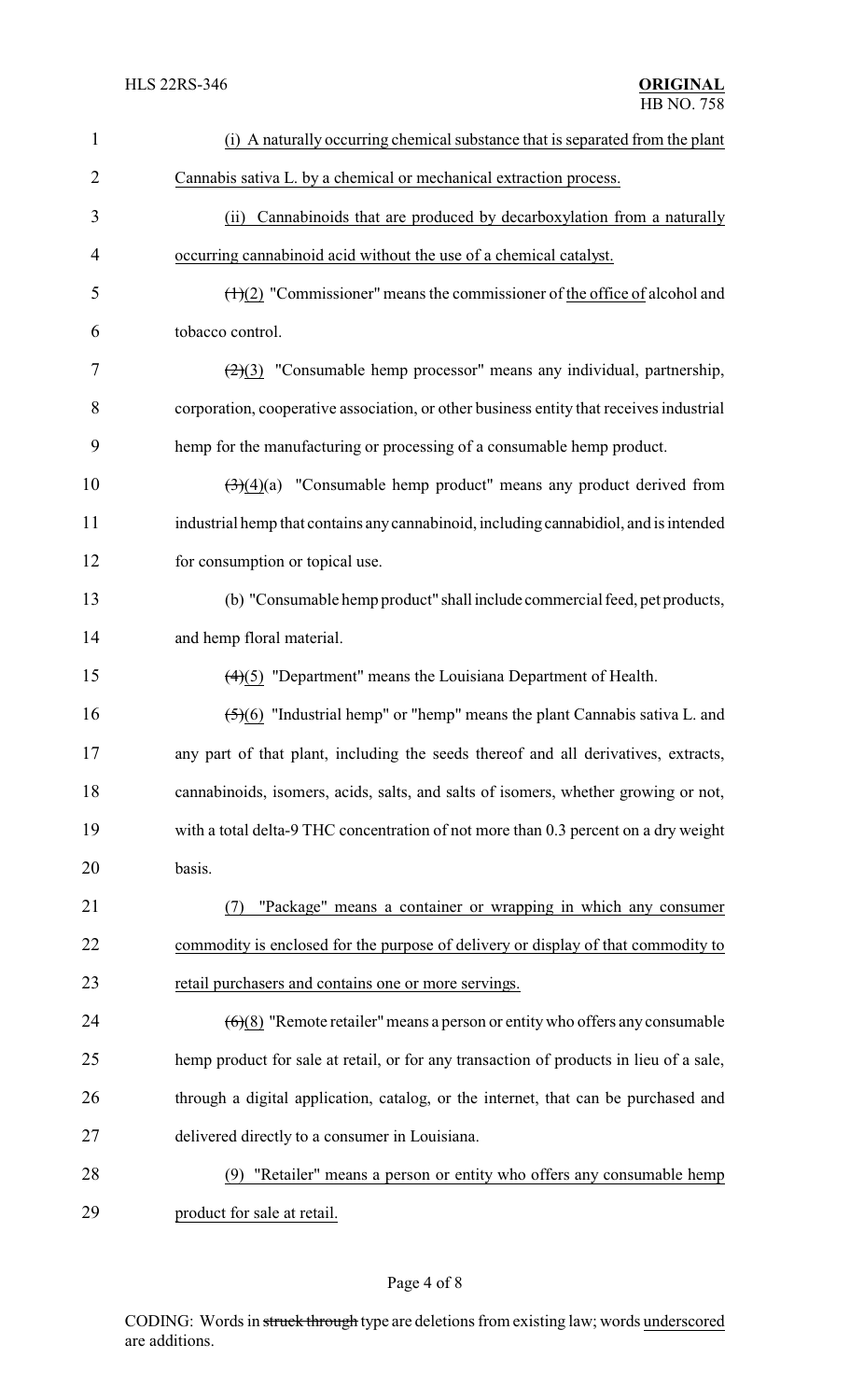| $\mathbf{1}$   | $(7)(10)$ "Retail sale" or "sale at retail" means the sale or any transaction in        |
|----------------|-----------------------------------------------------------------------------------------|
| $\overline{2}$ | lieu of a sale of products to the public for use or consumption but does not include    |
| 3              | the sale or any transaction in lieu of a sale of products for resale.                   |
| 4              | "Serving" means the total amount of individual units or amount of<br>(11)               |
| 5              | liquid of a product recommended by the manufacturer to be consumed at a single          |
| 6              | time.                                                                                   |
| 7              | $(8)(12)$ "State plan" means a plan required for approval by the United States          |
| 8              | Secretary of Agriculture to monitor and regulate the production of hemp.                |
| 9              | "THC" means a combination of tetrahydrocannabinol and<br>(9)(13)                        |
| 10             | tetrahydrocannabinolic acid.                                                            |
| 11             | $(10)(14)$ "Wholesaler" means a wholesale seller, distributor, or packer of             |
| 12             | consumable hemp products.                                                               |
| 13             | §1482. Consumable hemp products; prohibitions                                           |
| 14             | *<br>$\ast$<br>$\ast$                                                                   |
| 15             | C. No retailer shall add any consumable hemp product to any food or                     |
| 16             | beverage sold at retail to a consumer.                                                  |
| 17             | $E.D.$ It shall be unlawful for any person to knowingly, willfully, or                  |
| 18             | intentionally violate the provisions of this Section. Whoever knowingly, willfully,     |
| 19             | or intentionally violates the provisions of this Section shall be penalized as follows: |
| 20             | *<br>$\ast$<br>∗                                                                        |
| 21             | <b>D.E.</b> The provisions of this Part shall be preempted by any federal statute,      |
| 22             | federal regulation, or guidance from a federal government agency that is less           |
| 23             | restrictive than the provisions of this Part.                                           |
| 24             | §1483. Product approval; consumable hemp processors; Louisiana Department of            |
| 25             | Health                                                                                  |
| 26             | A.(1) Each consumable hemp processor shall obtain an annual consumable                  |
| 27             | hemp processor license permit issued by the department. The department shall            |
| 28             | charge and collect an annual consumable hemp processor license permit fee. The fee      |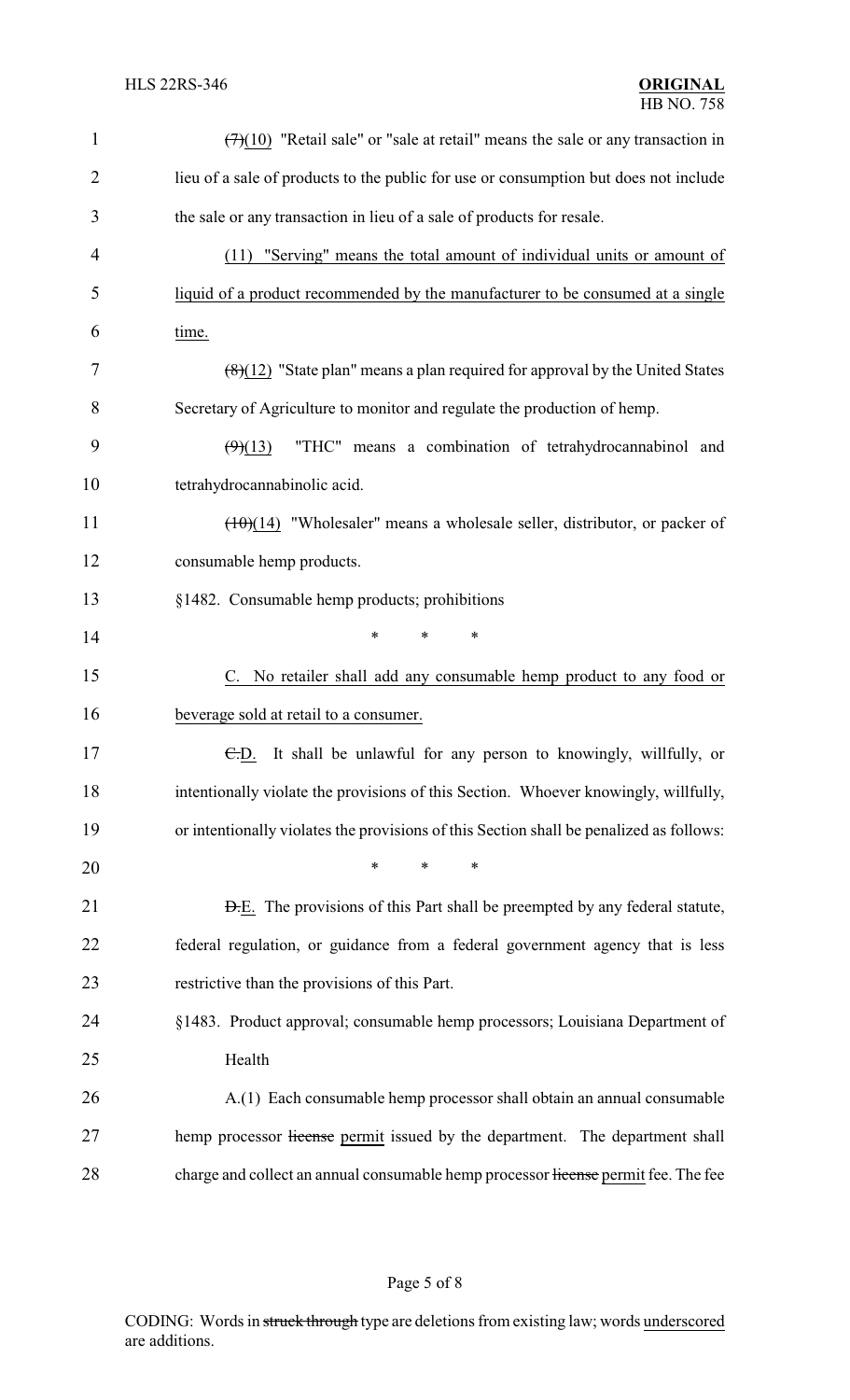| $\mathbf{1}$   | shall be for each separate processing facility and shall be based on the annual sales |
|----------------|---------------------------------------------------------------------------------------|
| $\overline{2}$ | of such facility according to the following schedule:                                 |
| 3              | <b>Annual Sales</b><br>Annual Fee                                                     |
| $\overline{4}$ | Under \$500,000<br>\$175.00                                                           |
| 5              | $$500,001 - $1,000,000$<br>\$475.00                                                   |
| 6              | $$1,000,001 - $2,500,000$<br>\$775.00                                                 |
| 7              | $$2,500,001 - $5,000,000$<br>\$1,075.00                                               |
| 8              | Over \$5,000,000<br>\$1,375.00                                                        |
| 9              | $\ast$<br>$\ast$<br>$\ast$                                                            |
| 10             | Any consumable hemp product that is manufactured, distributed,<br>B.                  |
| 11             | imported, or sold for use in Louisiana shall:                                         |
| 12             | (6) Not contain a total delta-9 THC concentration of more than $0.3$ percent          |
| 13             | on a dry weight basis.                                                                |
| 14             | (7) Not contain a total THC concentration of more than one percent on a dry           |
| 15             | weight basis.                                                                         |
| 16             | $(8)$ Not contain any artificially-derived cannabinoid that is not naturally          |
| 17             | occuring.                                                                             |
| 18             | Not exceed the following amounts of THC:                                              |
| 19             | (a) For consumable hemp products, a product shall not exceed 0.5 milligrams           |
| 20             | of total THC per serving and 15 milligrams of total THC per package. The              |
| 21             | provisions of this Subparagraph shall not apply to floral hemp material.              |
| 22             | (b) For floral hemp material, a product shall not exceed a total delta-9 THC          |
| 23             | concentration of more than 0.3 percent on a dry weight basis or a total THC           |
| 24             | concentration of more than one percent on a dry weight basis.                         |
| 25             | $\ast$<br>*<br>*                                                                      |
| 26             | The application for registration shall include a certificate of analysis<br>Ε.        |
| 27             | containing the following information:                                                 |
| 28             | (1) The batch identification number, date received, date of completion, and           |
| 29             | the method of analysis for each test conducted.                                       |

# Page 6 of 8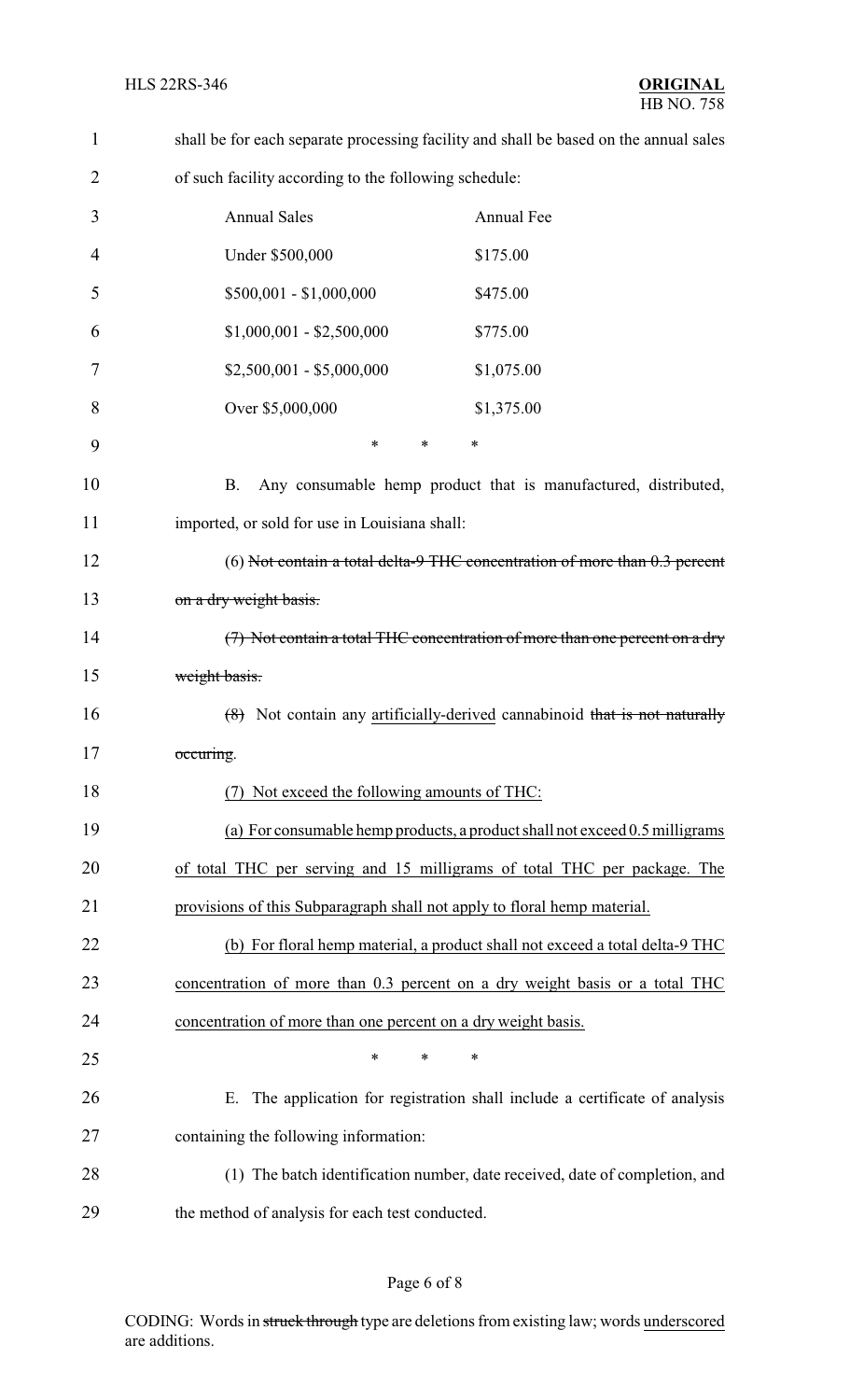| $\mathbf{1}$   | (2) Test results identifying the cannabinoid profile by percentage of weight,      |
|----------------|------------------------------------------------------------------------------------|
| $\overline{2}$ | solvents, pesticides, microbials, and heavy metals.                                |
| 3              | (3) Indication of serving size, total THC per serving, package size, and total     |
| 4              | THC per package. The units of measurement shall be identified as milligrams per    |
| 5              | gram.                                                                              |
| 6              | $\ast$<br>$\ast$<br>$\ast$                                                         |
| 7              | Section 2. R.S. 40:961.1 is hereby amended and reenacted to read as follows:       |
| 8              | §961.1. Industrial hemp exemption                                                  |
| 9              | Notwithstanding the definitions provided for in R.S. 40:961(6) and $(26)(27)$ ,    |
| 10             | the provisions of the Uniform Controlled Dangerous Substances Law shall not apply  |
| 11             | to industrial hemp or industrial hemp-derived CBD consumable hemp products as      |
| 12             | provided for in Parts V and VI of Chapter 10-A of Title 3 of the Louisiana Revised |
| 13             | Statutes of 1950.                                                                  |
| 14             | Section 3. R.S. 3:1485 is hereby repealed in its entirety.                         |
|                |                                                                                    |

#### DIGEST

The digest printed below was prepared by House Legislative Services. It constitutes no part of the legislative instrument. The keyword, one-liner, abstract, and digest do not constitute part of the law or proof or indicia of legislative intent. [R.S. 1:13(B) and 24:177(E)]

HB 758 Original 2022 Regular Session Schexnayder

Abstract: Provides for the regulation of industrial hemp and consumable hemp products.

Proposed law creates a definition for "performance-based sampling" and exempts certain licensees approved for performance-based sampling from Dept. of Agriculture THC testing requirements.

Proposed law provides the criteria for a licensee to be eligible for performance-based sampling.

Present law requires a criminal background check upon application for initial licensure or annual license renewal for growers, seed producers, processors, and handlers.

Proposed law changes the criminal background check requirement to upon application for initial licensure and every 3 years thereafter.

Present law provides for prohibitions on selling or processing certain consumable hemp products.

Proposed law adds a prohibition on retailers adding consumable hemp products to food or beverage sold at retail to consumers.